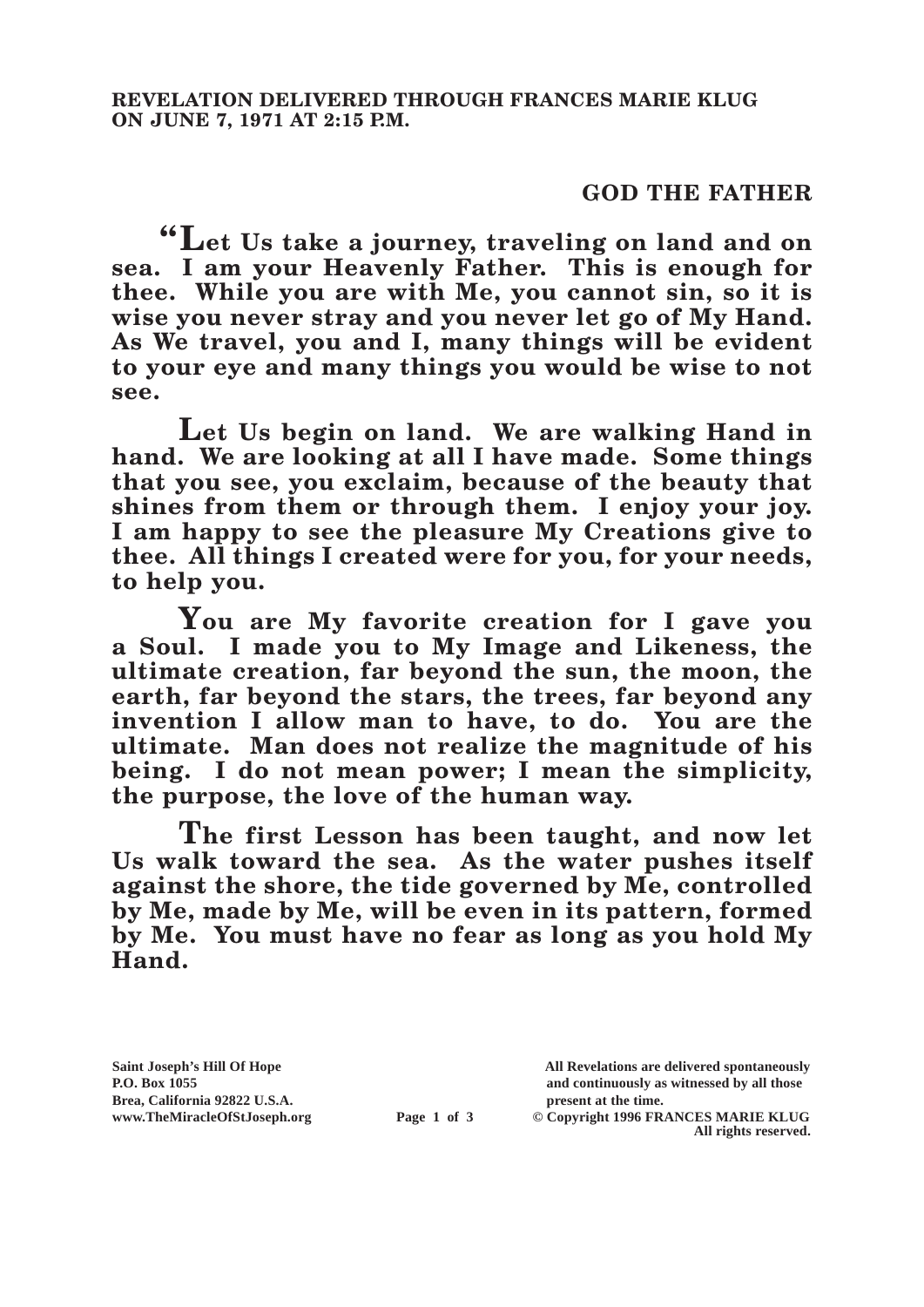**We travel now on this water. We look around and We see turmoil because of the earthly things. I smile and say, 'Keep walking, you are safe as long as you are with Me.'**

**We come to an island. There are men on this island. My, We have traveled much, you and I. As We walk on shore, I wonder if you will be distracted by those you see. I do not mind distraction, as long as it does not take you away from Me. Remember this, and keep it in mind at all times so you will never go amiss.**

**We are walking on this island. It is surrounded by the sea. You become intrigued by the freedom of those you see. Right now I feel I must speak to alert you to the real freedom of life, and that is loving Me. As you walk, I hold your hand tight, but always with a pressure that you do not feel, for I give you the freedom of will to let go of My Hand or to hold It as tight as you can. This is the truest form of freedom for any man.**

**I say to you now, 'It is time to go, We must be on Our Way.' Are you ready to continue the journey of life with Me? I give you the chance to make this decision. What would yours be? Holding My Hand, going My Way, depending solely on Me, would not rob you of one thing. It would give you life, love, fullness, purpose, and yes, Eternity with Me.**

**My children, when We began this journey, We started fresh. I did not bring up the past. I did not say that there was one of you who could not travel My Way. Would this not say to you that today is a perfect** 

| Saint Joseph's Hill Of Hope   |             | All Revelations are delivered spontaneously |
|-------------------------------|-------------|---------------------------------------------|
| P.O. Box 1055                 |             | and continuously as witnessed by all those  |
| Brea, California 92822 U.S.A. |             | present at the time.                        |
| www.TheMiracleOfStJoseph.org  | Page 2 of 3 | © Copyright 1996 FRANCES MARIE KLUG         |
|                               |             | All rights reserved.                        |